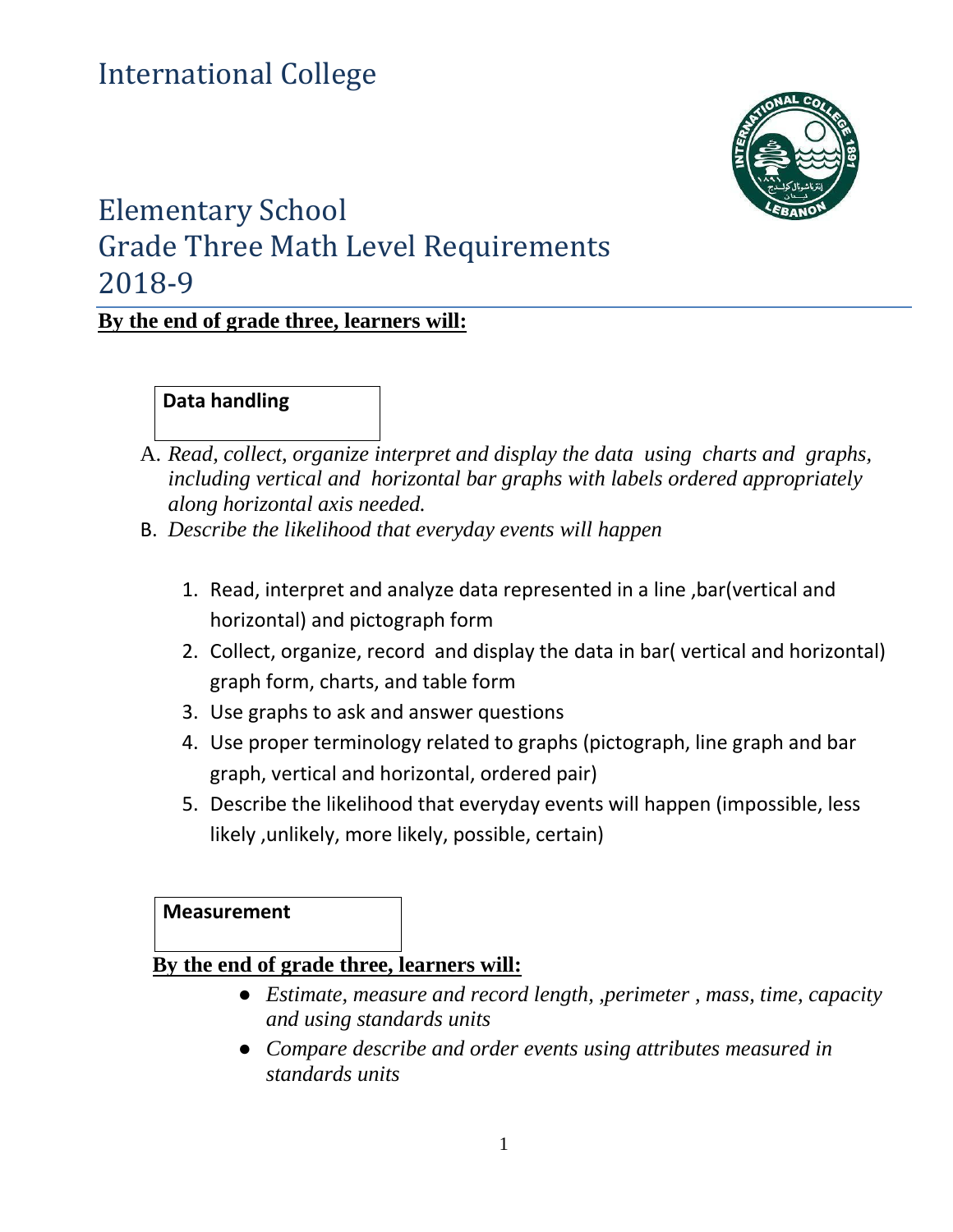- 1. Estimate ,and measure lengths heights and distances using standard units (millimeter centimeter, kilometer)
- 2. Construct a segment or draw a specific object given a certain length(cm)
- 3. Compare standards units of length (cm, m, km) and select and justify the most appropriate standard unit to measure length
- 4. Compare and order objects of a given length in centimeters and meters in problem solving context
- 5. Estimate , measure, and record the distance around objects using standard units
- 6. Estimate , measure, and record the perimeter around two dimensional shapes using standard units
- 7. Choose a benchmark for a kilogram and liter to help perform measurement tasks
- 8. Estimate , measure, and record the measure of object using standard units of kilograms and parts of a kilograms(half, quarter)
- 9. Estimate , measure, and record the capacity of containers using standard units of liter or parts of a liter(half quarter)
- 10.Compare and order objects of a using standard units of mass and /or capacity
- 11.Understand the relationship between digital and analogue time.
- 12.Read, represent and estimate time using analogue and digital clocks.
- 13.Understand and apply the relationship between different time(minutes/hours, hours/days, days/weeks, and weeks and months)units in problem solving contexts using a variety of tools

#### **Shape and space**

## **By the end of grade 3, learners will:**

- *Compare two dimensional shapes and three dimensional figures and sort them by their geometric properties*
- *Describe relationships between two dimensional shapes and between two dimensional shapes and three dimensional figures*
- I*dentify and describe the location and movements of shapes and objects*
- 1. Identify, classify and compare (quadrilaterals) different polygons and sort them according to their geometric properties.
- 2. Identify a right angle and compare other angles to it by using math vocabulary such as smaller than or greater than.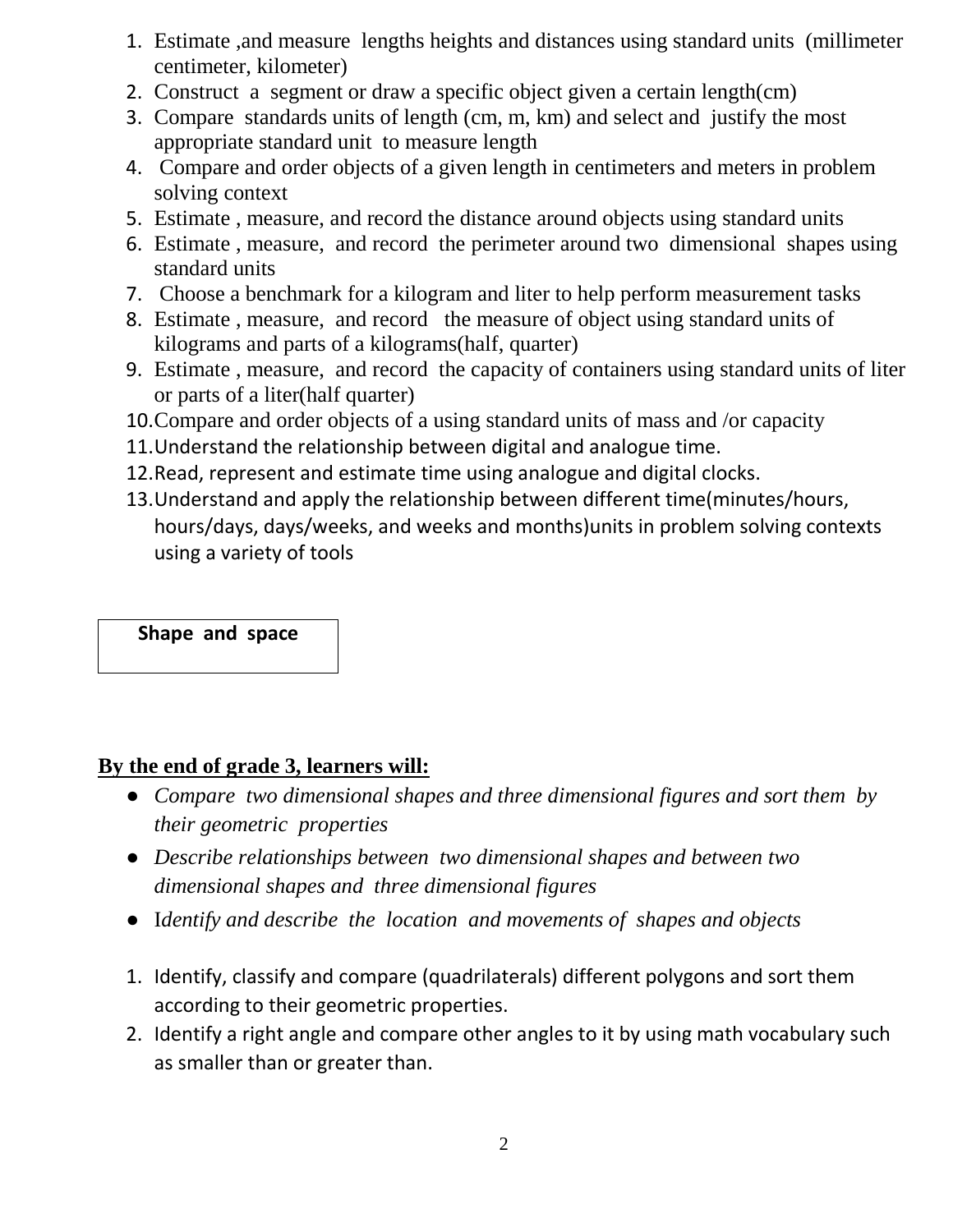- 3. Identify and describe prisms and pyramids, and classify them by their geometric properties such as number of vertices or faces using concrete material.
- 4. Recognize lines, parts of lines and relationships between lines**.**
- 5. Identify and describe two dimensional shapes that are found in three dimensional figures
- 6. Use mathematical language to describe geometric ideas.
- 7. Describe movement from one location to another using a grid map.
- 8. Identify using concrete materials the line of symmetry in geometric figures
- 9. Complete and describe designs and pictures of images that have vertical horizontal or diagonal line of symmetry.

## **Pattern and function**

## **By the end of grade 3, learners will :**

- *Describe, extend and create a variety of numeric and geometric patterns*
- *Demonstrate an understanding of the concept of equality pairs of expressions using addition and subtraction of one and two digit numbers.*
- 1. Describe, extend, create a variety of numeric and geometric patterns
- 2. Demonstrate an understanding of equality between pairs of expressions using addition and subtraction of one and two digit numbers
- 3. Understand the apply operation relationships
- 4. Determine the missing numbers in addition and subtraction (of one and two digit numbers) and in multiplication (of one digit number ) and solve problems
- 5. Understand the properties of zero and one in multiplication
- 6. Understand and apply mental math strategies using operation relations

#### **Number**

## **By the end of grade 3, learners will :**

- *Read, represent, compare and order whole numbers to 1000 and use concrete materials to represent fractions.*
- *Demonstrate an understanding of numbers by counting forward and backwards by various numbers and from various starting points*